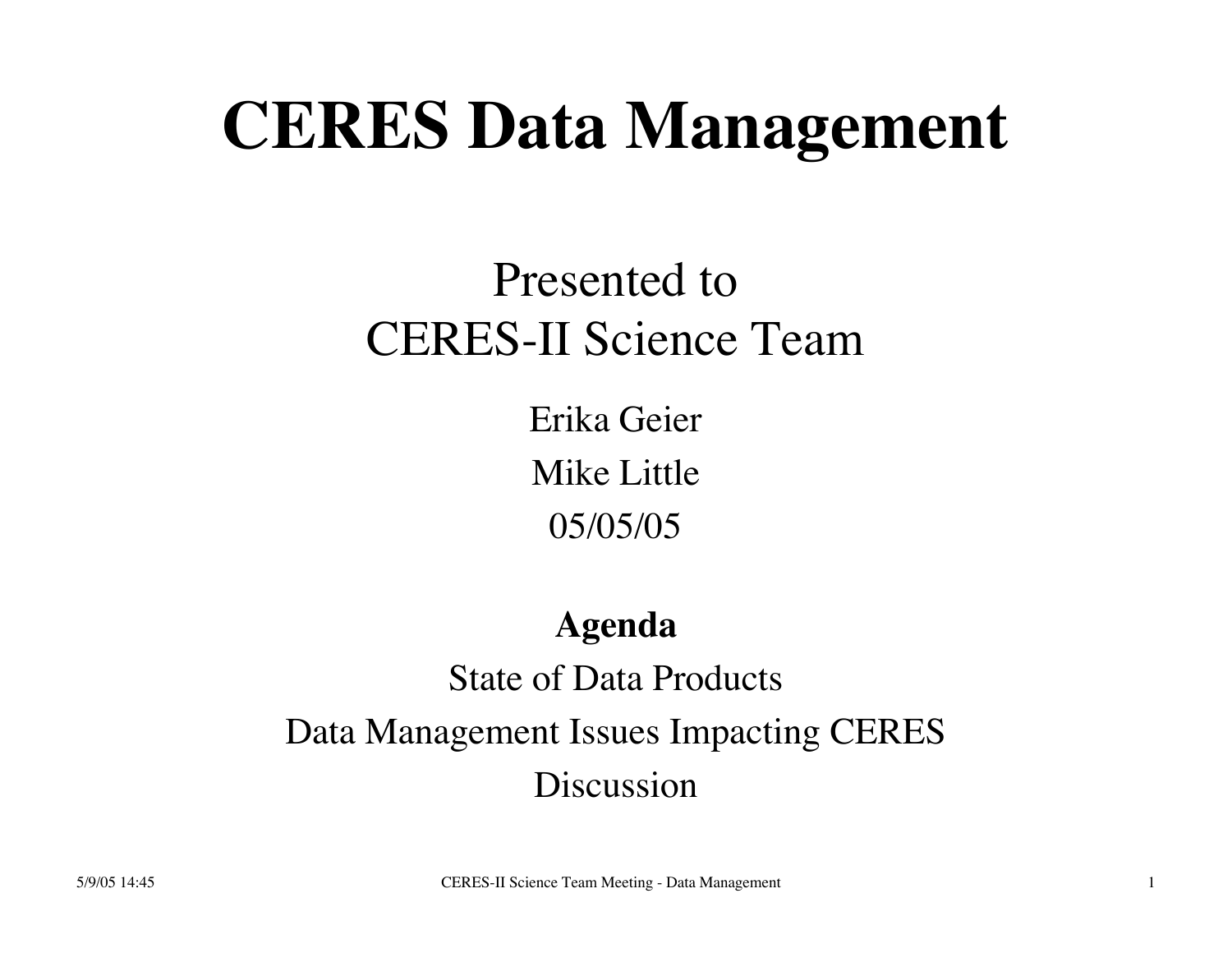# Current Issues In CERES Data Management

- Cost reduction measures
	- Improve production efficiency of analysis products
		- Increase automation
		- Take advantage of any computation resources available
			- Perform special studies and test adjustments
			- GSFC, ARC supercomputers, CERES SCF, LaTIS,
		- Access to large sets of input/output data remotely
	- Code Conversion
		- Run codes at different locations and/or different platforms
			- Yield scientifically comparable results
		- Certification of codes for a platform type and operating system
- Implement NASA and LaRC Management Policies
	- Increased computer security
	- Increase software engineering constraints on code development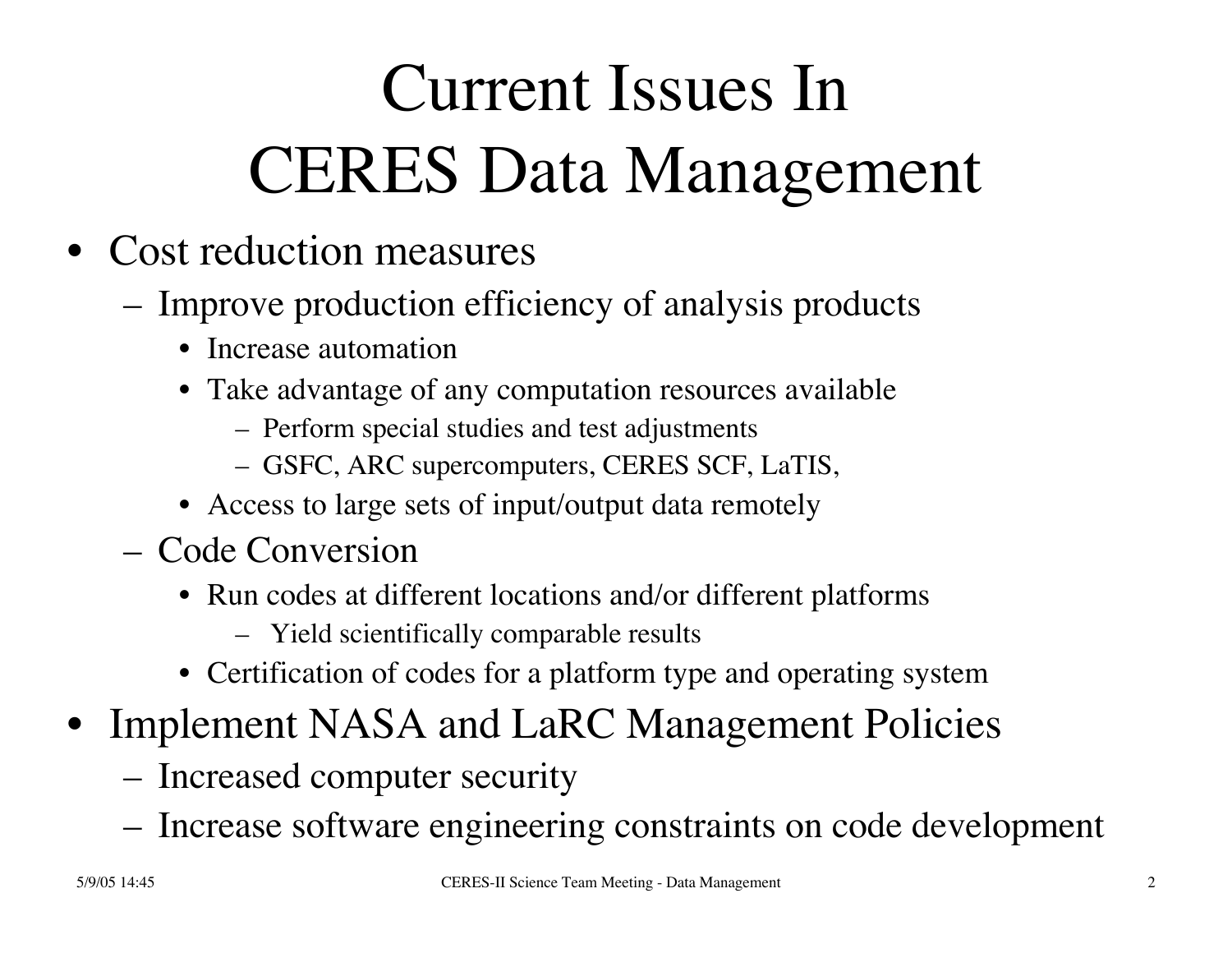## Science Data Product URLs and **Contacts**

- Ordering Data
	- http://eosweb.larc.nasa.gov/HBDOCS/langley\_web\_tool.html
	- Can also order data from EOS Data Gateway
- Subsets of SSF, CRS, and ES8 are available
	- Order data using Java version of Langley Ordering Tool
	- Can subset by parameters or latitude/longitude box
- Contact Points
	- All questions regarding production data products and their use
		- E-mail: larc@eos.nasa.gov
		- Langley ASDC Customer Service
	- Contents of this presentation: michael.m.little@nasa.gov
- **CERES** News (e-mail)
	- Subscribe from CERES datasets webpage
	- All new public datasets are announced as soon as available
	- Mechanism for distributing important CERES information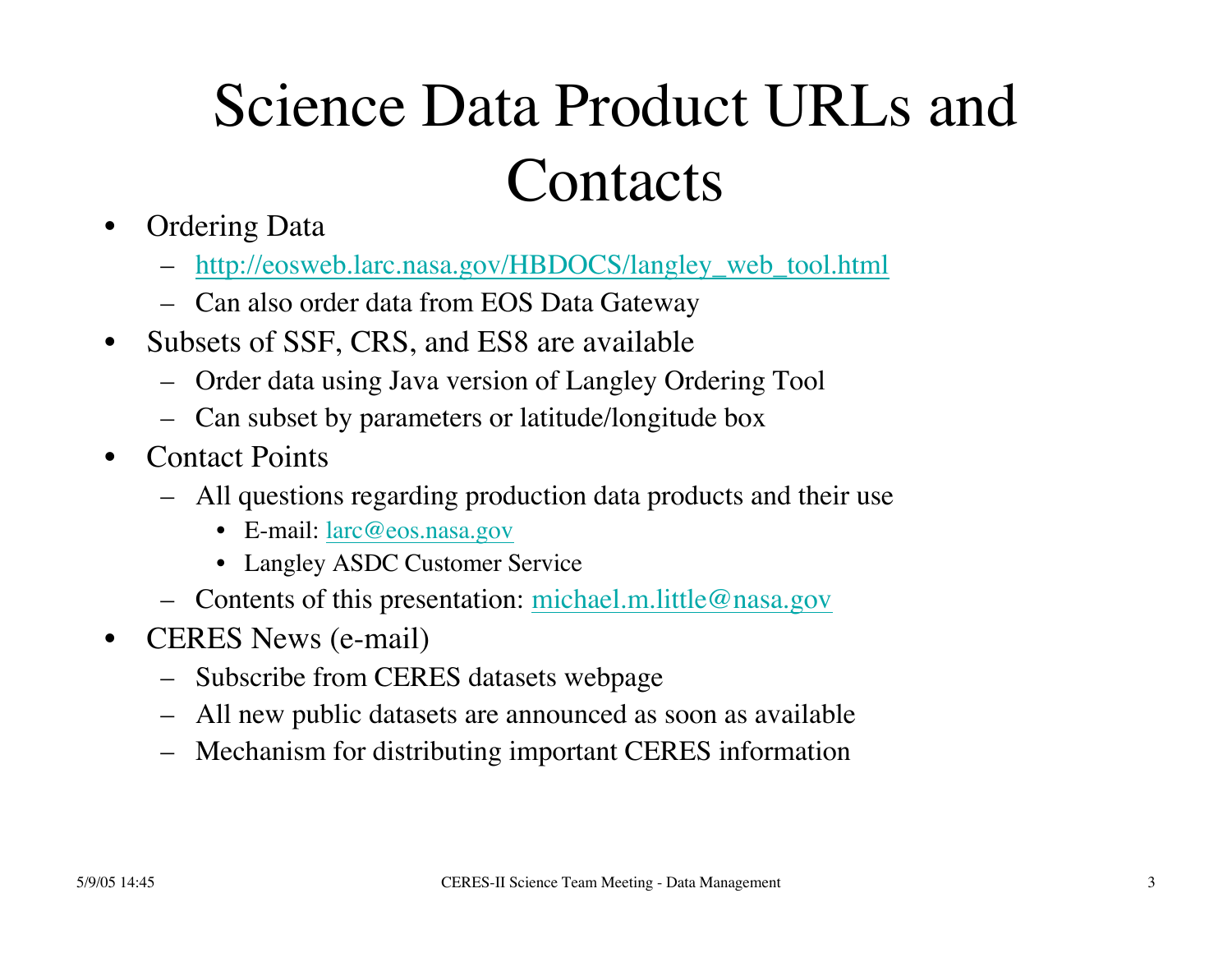### CERES Science Data Sets

### New Since November 2004

| Data Set                                                     | <b>Comments</b>                                                                                                                                     |
|--------------------------------------------------------------|-----------------------------------------------------------------------------------------------------------------------------------------------------|
| CER_SFC_Terra-FMx-MODIS_Edition2C                            | • Edition 2B SSF are input<br>• $3/00 - 12/03$ processed; $1/04 - 10/04$ to process shortly                                                         |
|                                                              | • Publicly available                                                                                                                                |
| CER_FSW_Terra-FMx-MODIS_Edition2C                            | • Edition2B CRS are input (Crosstrack data only)<br>$\bullet$ 3/00 -3/03 processing<br>• Not yet publicly available                                 |
| CER_SSF_Aqua-FMx-MODIS_Edition1B                             | • $6/18/02 - 6/30/04$ processed<br>$\cdot$ 7/1/04 – 9/30/04 to process when inputs become available<br>• Publicly available                         |
| CER_SFC_Aqua-FMx-MODIS_Edition1B                             | • Edition 1B SSF are inputs<br>$\cdot$ 7/02 – 5/04 processing<br>• Publicly available                                                               |
| CER_CRS_Aqua-FMx-MODIS_Beta1<br>CER_FSW_Aqua-FMx-MODIS_Beta1 | • First SARB data sets for Aqua<br>• Edition 1B SSF is input<br>• $7/02 - 3/03$ processing (No MATCH after $3/03$ )<br>• Not yet publicly available |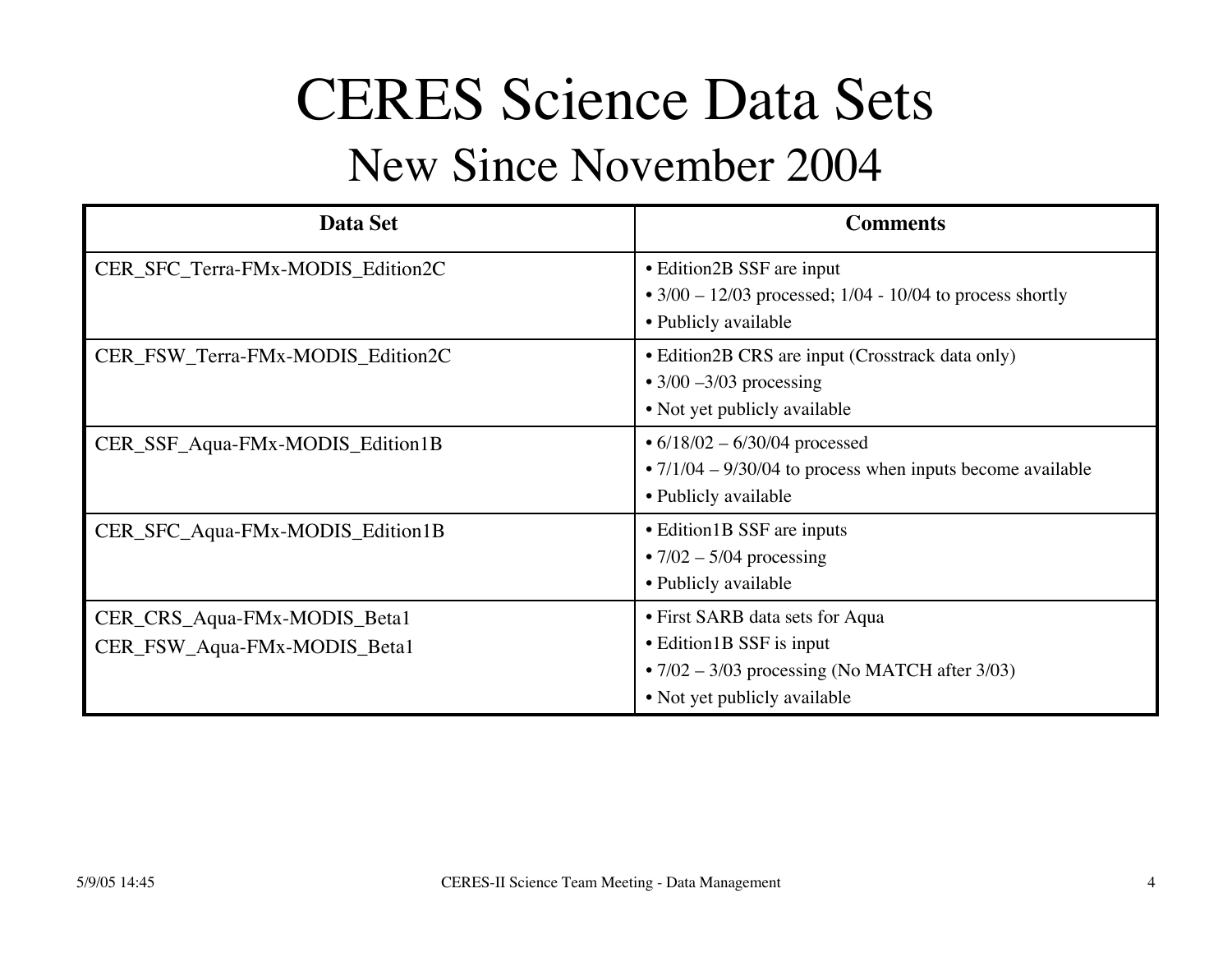### CERES Science Data Sets Expected Before Next Science Team Meeting

| Data Set                                                                                        | <b>Comments</b>                                                                                            | When?                                       |
|-------------------------------------------------------------------------------------------------|------------------------------------------------------------------------------------------------------------|---------------------------------------------|
| CER_SRBAVG_Terra-FMx-MODIS_Edition2D                                                            | • Edition 2C SFC are input<br>• 3 years of data to be processed $(3/00 – 2/03)$                            | No target date at this time                 |
| CER_SRBAVG_Aqua-FMx-MODIS_Edition1B                                                             | • Edition1B SFC are input<br>• Initially process $7/02 - 2/03$                                             | To start after Terra Edition2D<br>completes |
| CER_SYN_Terra-FMx-MODIS_Beta3<br>CER_AVG_Terra-FMx-MODIS_Beta<br>CER_ZAVG_Terra-FMx-MODIS_Beta3 | • Edition 2C FSW are input<br>• 1 year of data to be processed                                             | No target date at this time                 |
| CER_SYN_TRMM-PFM-VIRS_Beta4<br>CER_AVG_TRMM-PFM-VIRS_Beta4<br>CER_ZAVG_TRMM-PFM-VIRS_Beta4      | • Edition 2C FSW are input<br>• 8 months of data to be processed<br>• First set of TRMM SYN/AVG/ZAVG files | No target date at this time                 |
| CER_SSF_Aqua-FMx-MODIS_Edition2A<br>CER_SFC_Aqua-FMx-MODIS_Edition2A                            | • Final Aqua ADMs<br>Process all month for which inputs<br>$\bullet$<br>available                          | October or November 2005                    |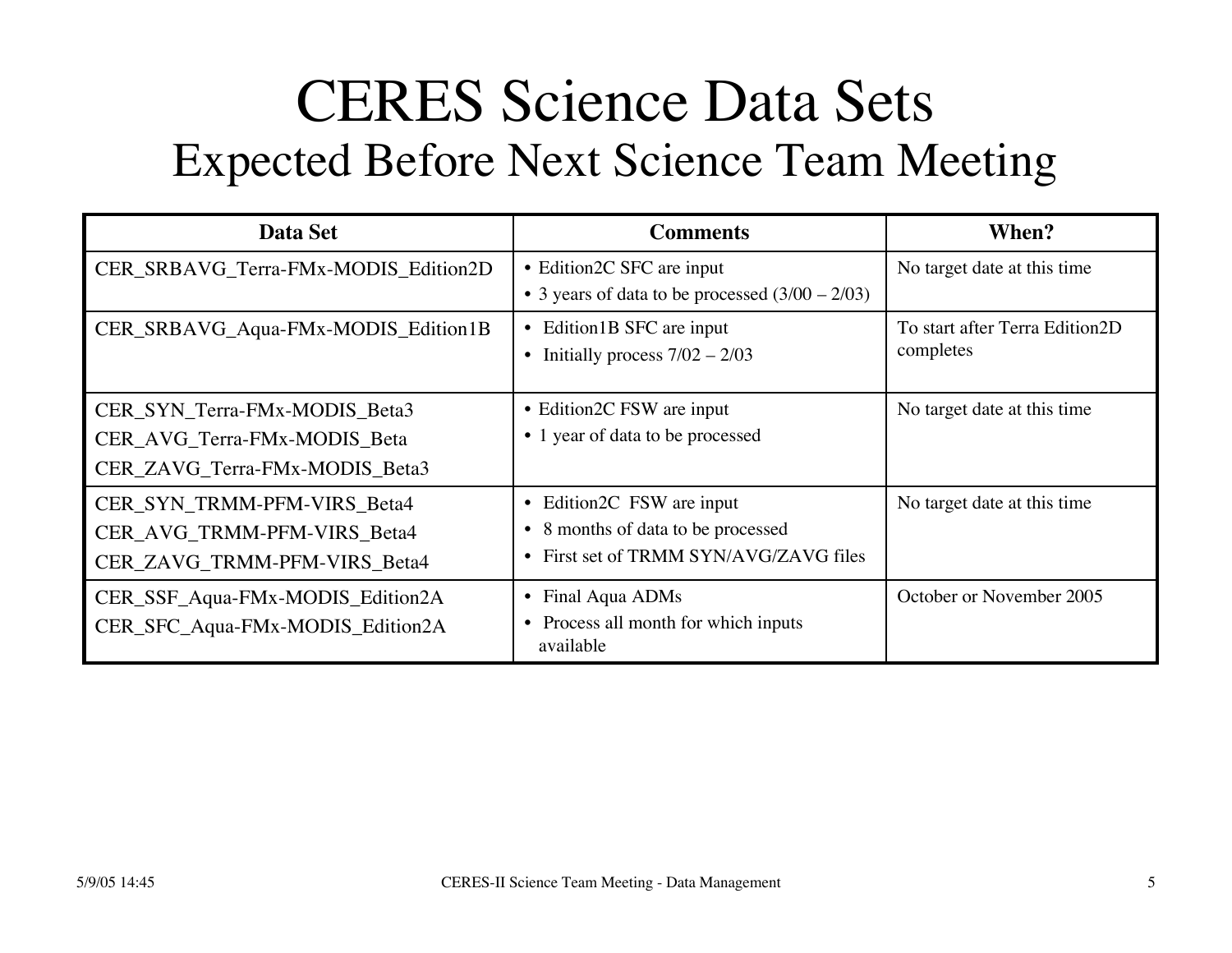### Older CERES Science Data Sets Still of Interest (TRMM)

| Data Set                                 | <b>Comments</b>                                        |
|------------------------------------------|--------------------------------------------------------|
| CER_BDS_TRMM-PFM_Edition1                | • TRMM period Jan'98 – Aug'98; Mar'00                  |
| CER_ES8_TRMM-PFM_Edition2                | • Publicly available                                   |
| CER_ES4_TRMM-PFM_Edition2                |                                                        |
| CER_ES9_TRMM-PFM_Edition2                |                                                        |
| CER_SSF_TRMM-PFM-VIRS_Edition2B          |                                                        |
| CER_SFC_TRMM-PFM-VIRS_Edition2B          |                                                        |
| CER_SRBAVG_TRMM-PFM-VIRS_Edition2B       |                                                        |
| CER_CRS_TRMM-PFM-VIRS_Edition2C          |                                                        |
| CER_FSW_TRMM-PFM-VIRS_Edition2C          |                                                        |
| CER_BDS_TRMM-PFM_Transient-Ops2          | • Transient Operations period Jan'99 - Jul'99          |
| CER_ES8_TRMM-PFM_Transient-Ops2          | • BDS not publicly released; others publicly available |
| CER_SSF_TRMM-PFM-VIRS_Edition2B-TransOps |                                                        |
| CER_ES4_PFM+FM1+FM2_Edition2             | • Mar'00 only month of TRMM, Terra overlap             |
| CER_ES9_PFM+FM1+FM2_Edition2             | • Publicly available                                   |
| CER_ES4_PFM+FM1_Edition2                 |                                                        |
| CER_ES9_PFM+FM1_Edition2                 |                                                        |
| CER_ES4_PFM+FM2_Edition2                 |                                                        |
| CER_ES9_PFM+FM2_Edition2                 |                                                        |
| CER_SSF_TRMM-SIM-VIRS_Edition2-VIRSonly  | • Processed only for months when CERES was off         |
|                                          | • Currently processed through Jul'01                   |
|                                          | • Publicly available                                   |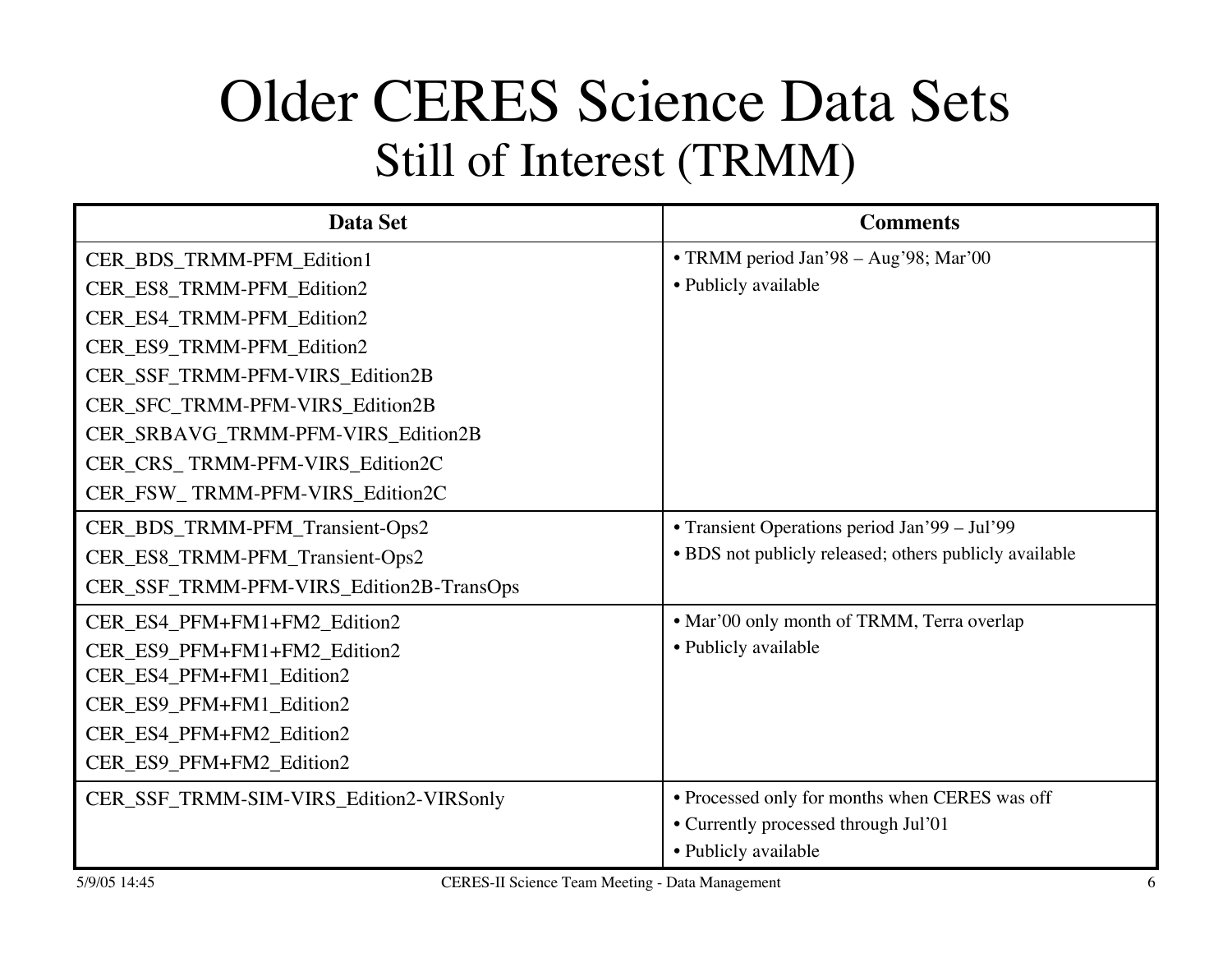## Older CERES Science Data Sets

#### Still of Interest (Terra)

| Data Set                                                                                                             | <b>Comments</b>                                                                                                                                                                                                                 |
|----------------------------------------------------------------------------------------------------------------------|---------------------------------------------------------------------------------------------------------------------------------------------------------------------------------------------------------------------------------|
| CER_BDS_Terra-FMx_Edition2<br>CER_ES8_Terra-FMx_Edition2<br>CER_ES4_Terra-FMx_Edition2<br>CER_ES9_Terra-FMx_Edition2 | • Instrument drifts removed<br>• Terra Edition2 BDS and ES8 processed 2/25/00 - 11/30/04<br>• Terra Edition2 ES4 and ES9 processed $3/00 - 10/04$<br>• Publicly available<br>• Edition1 through 3/31/05 also publicly available |
| CER_ES4_FM1+FM2_Edition2<br>CER_ES9_FM1+FM2_Edition2                                                                 | • Processed Mar'00 through Dec'02<br>• Production of these data sets halted<br>• Replaced by Terra/Aqua combined Crosstrack data sets (FM1+FM3,<br>FM1+FM4 Edition2)<br>• Publicly available                                    |
| CER_SSF_Terra-FMx_Edition2B                                                                                          | • $2/25/00 - 6/30/04$ processed; $7/1/04 - 11/30/04$ processing<br>• Uses Edition2 instrument data as input<br>• Edition2 Clouds; Final Terra ADMs<br>• Publicly available                                                      |
| CER_CRS_Terra-FMx_Edition2B                                                                                          | • Edition 2B SSF input; latest version of SARB algorithms<br>• Processed 3/1/00 - 3/31/03 Crosstrack data (no MATCH after 3/03)<br>• Uses Terra Edition 2B SSF as input<br>• Not publicly available                             |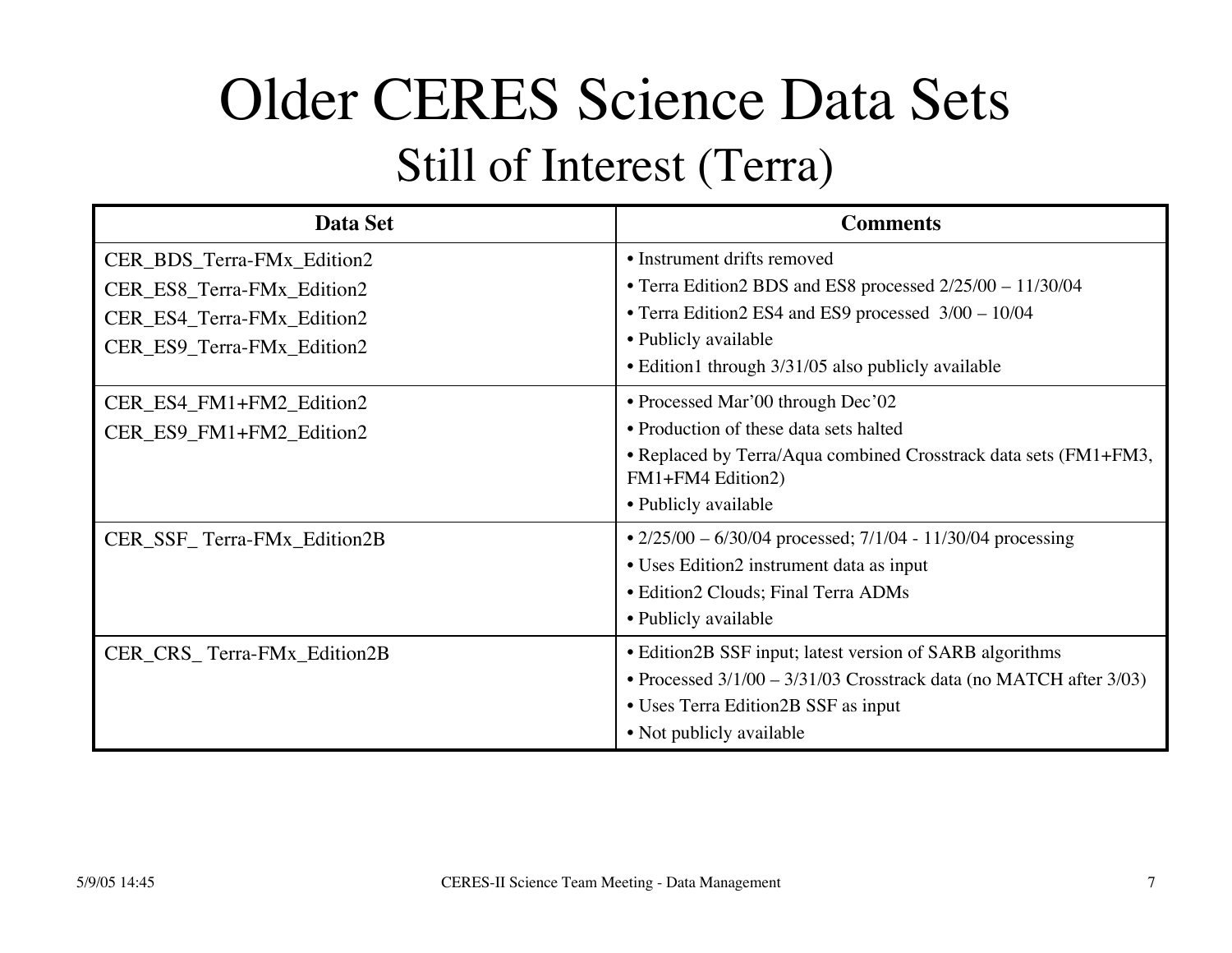## Older CERES Science Data Sets

### Still of Interest (Aqua)

| Data Set                                                                                                         | <b>Comments</b>                                                                                                                                                                                                                                                                                                       |
|------------------------------------------------------------------------------------------------------------------|-----------------------------------------------------------------------------------------------------------------------------------------------------------------------------------------------------------------------------------------------------------------------------------------------------------------------|
| CER_BDS_Aqua-FMx_Edition2<br>CER_ES8_Aqua-FMx_Edition2<br>CER_ES4_Aqua-FMx_Edition2<br>CER_ES9_Aqua-FMx_Edition2 | • Instrument drifts removed<br>• Aqua Edition2 BDS and ES8 processed 6/18/02 - 7/31/04<br>• Aqua Edition2 ES4 and ES9 processed 7/02 – 7/04<br>• Publicly available<br>• Edition1 FM3 through 3/31/05 also publicly available<br>• Edition1 FM4 through 3/29/05 also publicly available; 3/30/05<br>processing halted |
| CER_ES4_FM1+FM3_Edition2<br>CER_ES4_FM1+FM4_Edition2<br>CER_ES9_FM1+FM3_Edition2<br>CER_ES9_FM1+FM4_Edition2     | • Combine only Crosstrack instruments<br>$\bullet$ Jul'02 - Jul'04 currently available<br>• Uses Terra Edition2 and Aqua Edition2 inputs<br>• Publicly available                                                                                                                                                      |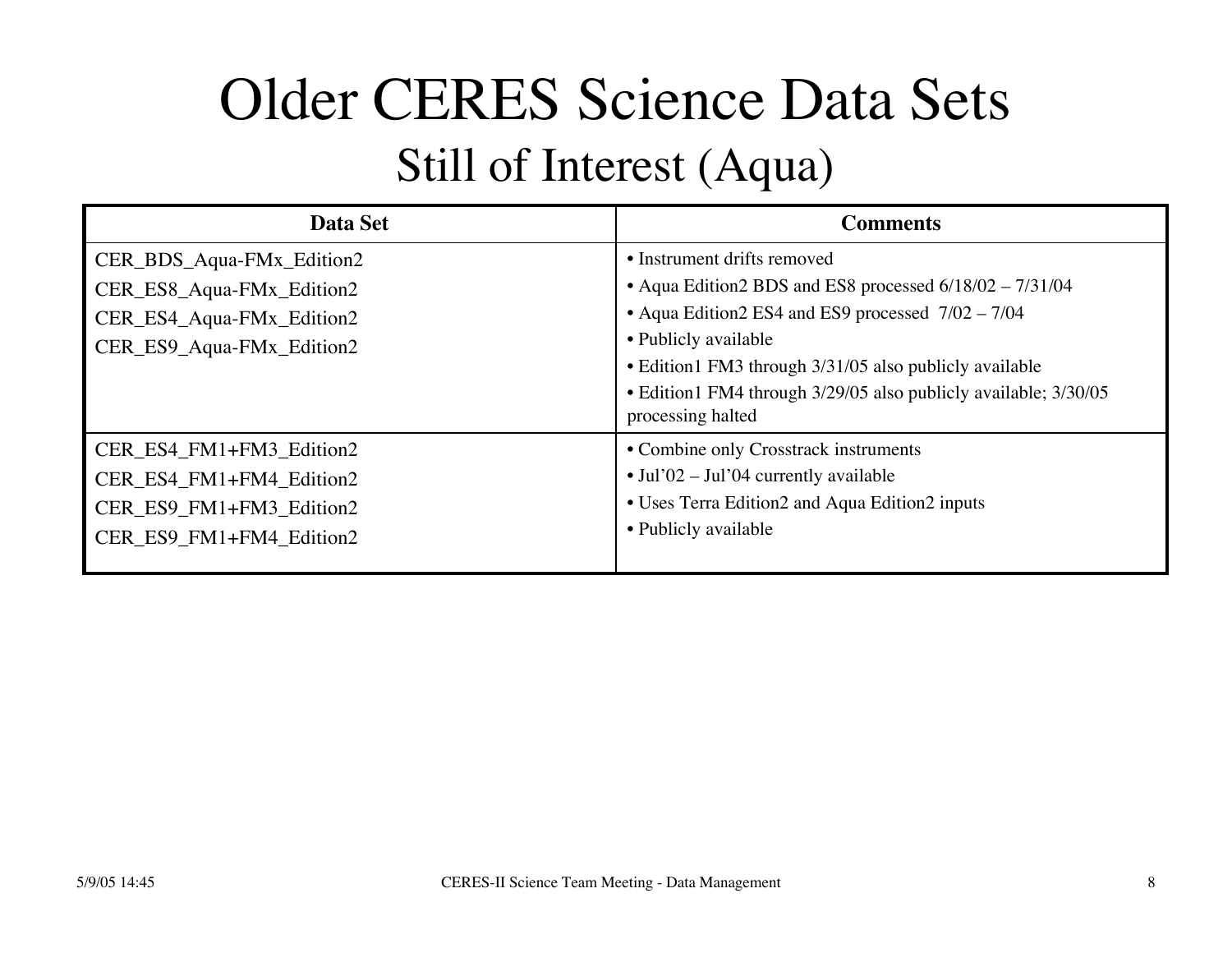# Documentation Overview

- Data Quality Summaries
	- Detailed information about a particular data set
	- Always consult Quality Summary prior to using data or publishing research
	- Revisions to be applied to Data Set in advance of a new Edition
- Data Products Catalog
	- Parameter lists for each data product
	- Version of pages that apply to data set included with order
- Collection Guides
	- User Guide for data product
- Description/Abstract
	- Record of differences between data sets and configuration codes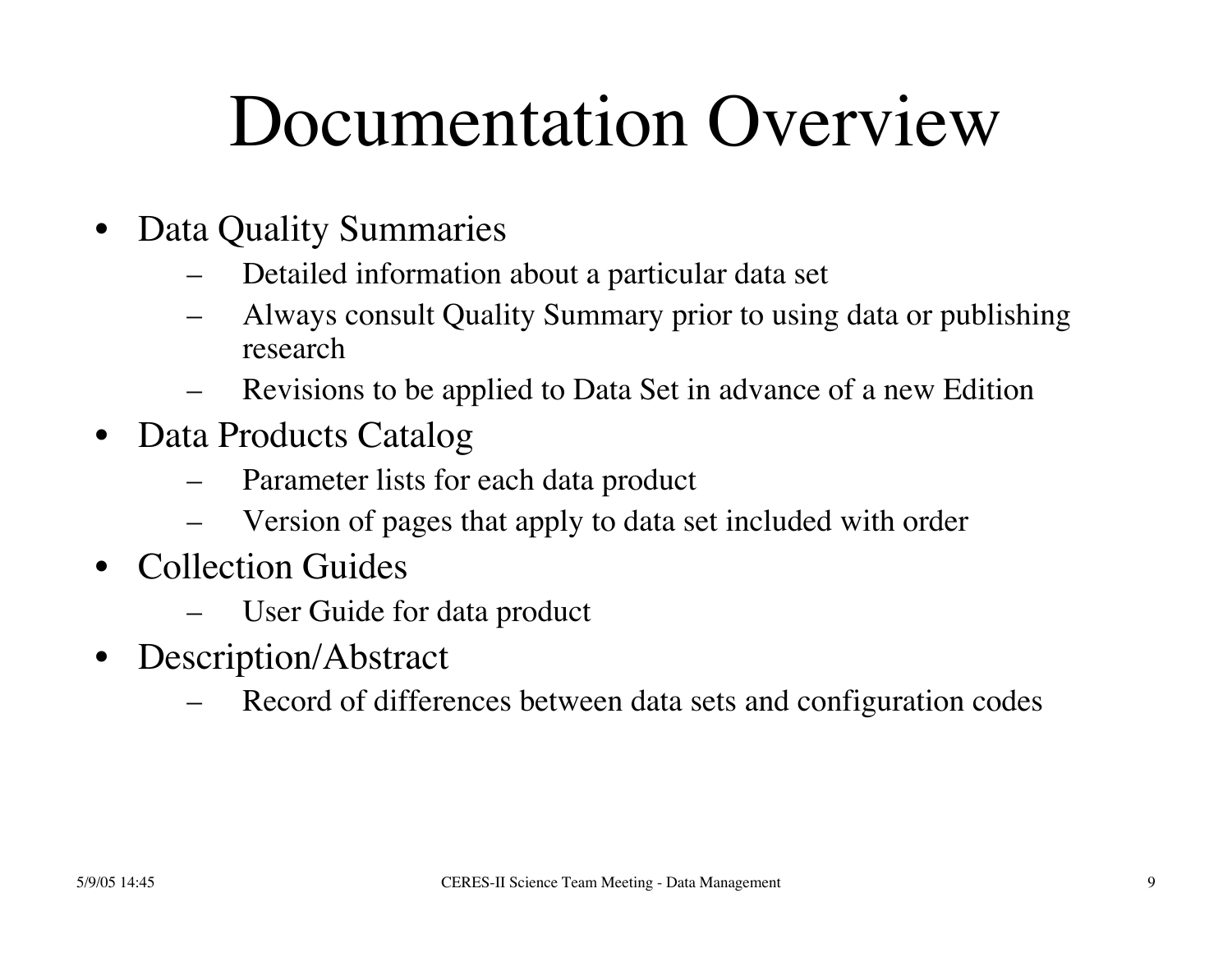## Questions about Data Sets

- Look over Data Products Catalog pages
- Reread Data Quality Summary
- Consult Collection Guide, if available
- Specific science questions may be sent to Contact Scientist listed in Section 2.2 of Collection Guide or in Description/Abstract
- All other questions should be sent to User Services **larc@eos.nasa.gov**
- For data products for which no Collection Guide or Description/Abstract is available, send all questions to User Services